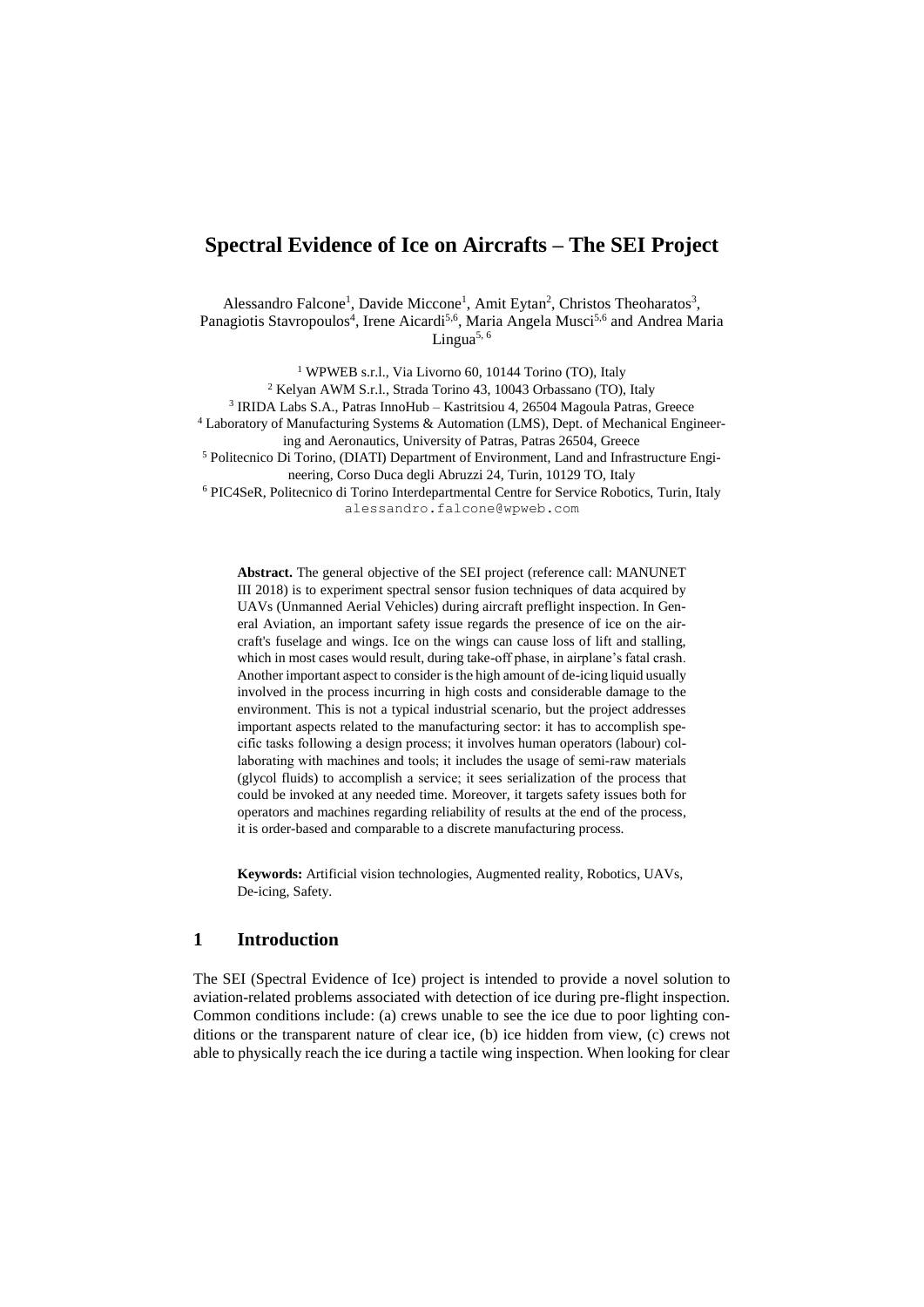ice, the undisputable detection method is a near visual examination combined with a "hands on" check of the wings. An important impact of a UAV de-icing inspection will be a completely safe and reliable procedure to detect ice and to report the results of deicing actions both to ground de-icing operators and to the airplane crew.

Another benefit of the proposed method is a significant reduction in defrosting time, depending on aircraft size, extent of frost coverage and ambient conditions. For a standard de-icing procedure, pre and post inspections made by UAVs is expected to result up to 30-35% time savings. This reduced time will lead to greater efficiencies in the use of de-icing and other airport facilities. At remote de-icing facilities, where aircraft are de-iced with engines running, reduced engine runtime will in turn lower the fuel burn and its related carbon emissions at a similar percentage and will therefore lower aircraft's operating costs significantly.

Furthermore, the human physical intervention will be reduced thus limiting the safety risks for its health or the physical challenges a de-icing worker is required to deal with (e.g. operating in extreme cold climate, physical/age issues, etc.). This is a completely new field as the deployment of UAVs for inspection operations is emerging in the very last years.

## **2 Project Objectives**

In order to deliver the envisioned solution, the SEI project will address a set of four objectives. The first three are Technological Objectives (TOs), which are related to specific technological needs that will allow to technically achieve the expected results; the fourth one is a Market Objective (MO), which aims at increasing the project's impact on the market.

#### **2.1 Technological Objective 1: Mission Awareness and Advanced Sensing**

The system is based on a methodology to assign different tasks to the UAV, with obstacle avoidance, in a time efficient manner, complying with the requirement of finding an exact schedule, allowing the UAV to fly autonomously. The scheduling system should react to uncertain events (e.g. breakdown, fuel/battery depletion, etc.), which could happen during the UAV's operations. The SEI project is proposing a metaheuristic approach which assigns tasks to UAVs with an objective of minimizing the makespan. Advanced sensing functionalities will be attained through an Ultra-Wideband localization system, providing global positioning data, together with an onboard hyperspectral camera for ice detection, and acoustic sensors. The overall information will be logged on a database system which will provide relevant information to the operator for ultimate decision making. Means for validation will be based on the following KPIs (Key Performance Indicators):

- Minimize the makespan by up to 30%
- Positioning precision down to the order of magnitude of centimetres.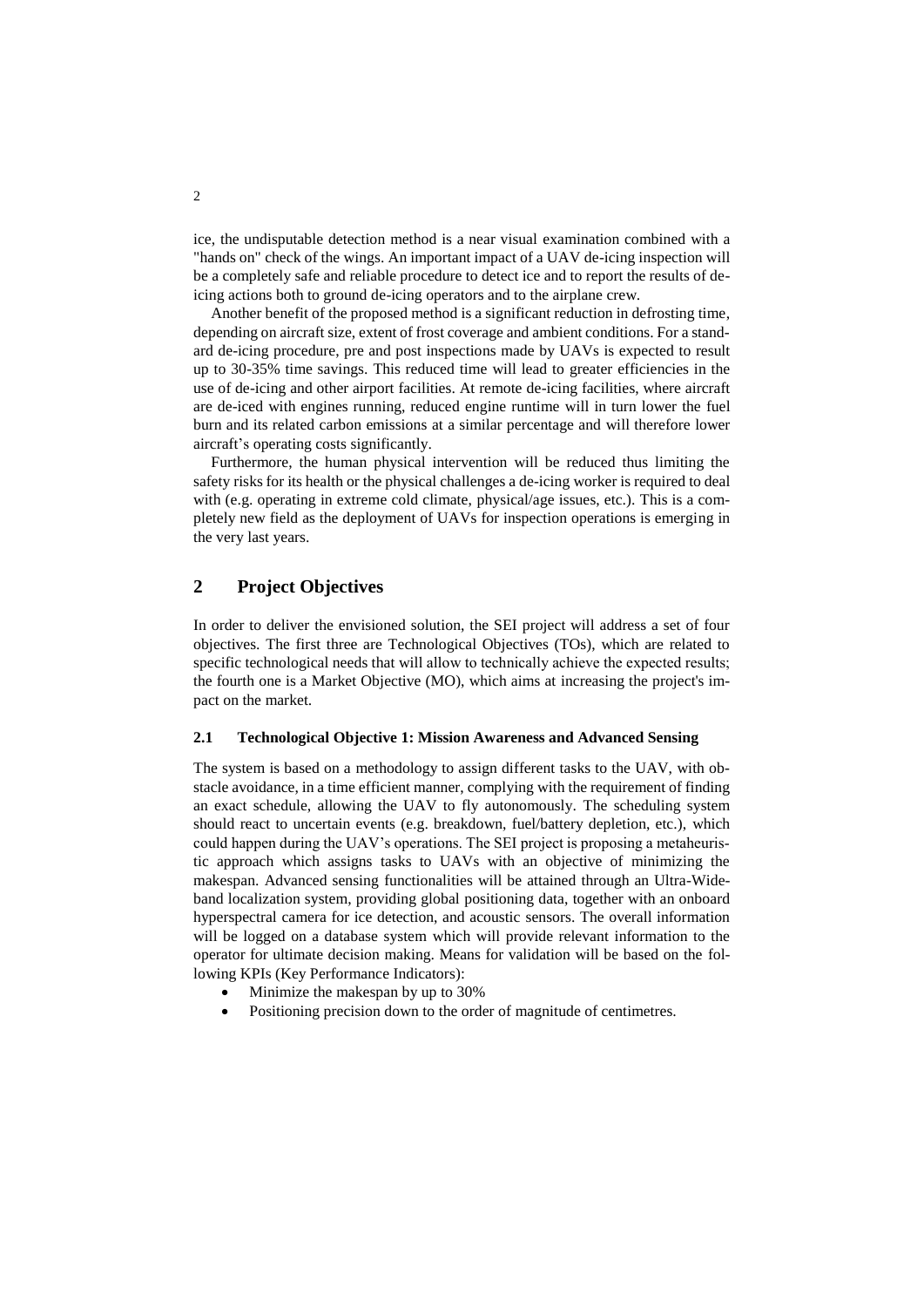#### **2.2 Technological Objective 2: Human-System Interface**

The SEI project aims at designing and developing an innovative and user-friendly control and vision interface, supporting remote access from portable devices. AR (Augmented Reality) technology will be used, superimposing virtual/real information to the real environment. This will enable the operator(s) to assess, query, interpret, adjust, and control the mission execution in real time and in a cost-effective way. Means for validation will be based on the following KPIs:

- Increased interface responsiveness  $(< 0.5 \text{ sec})$
- Maximized user friendliness.

#### **2.3 Technological Objective 3: Ice Detection Accuracy**

Ice detection will be done by a hyperspectral camera. This sensor can be installed on a UAV with a specific gimbal able to compensate vibrations, so it can be used in movement conditions. The hyperspectral camera exploits the characteristics of radiance, and it will be used, as a first instance, to define the spectral signature of different airplane components and surfaces: frost, clear ice, fresh snow, etc. During inspections, this knowledge will be used to detect the ice along the airplane. By combining the information deriving from the positioning sensors and the data acquired by the hyperspectral camera, it will be possible to obtain detailed information both in the spatial domain and in the spectral domain. This enables the ice detection and localization along the surfaces of the airplane.

#### **2.4 Market Objective 1: Improvement of environmental impact**

In the case of de-icing, all chemical formulations currently approved for aircraft deicing can have environmental implications. A lean application of de-icing fluids, deriving from the exact detection of aircraft contaminated areas, could save about 50-60% of these fluids, with a huge positive environmental impact. Means for validation will be based on the following KPI: 50% reduction in de-icing fluid consumption.

## **3 The SEI Approach**

#### **3.1 The Proposed Solution**

To speed up the de-icing procedures and save/reduce the use of de-icing liquid, our solution is based on the use of UAVs. At least one UAV will be used for analysing the surface of the aircrafts with dedicated adequate sensors. Navigation and path planning to the inspection area around the aircraft will be performed autonomously and in short time by the UAVs. During the inspection, acquired data will be transmitted to a central data collection and analysis center to be processed, as shown in Fig. 1. Collected data will be stored, analysed and displayed through an augmented reality device for a human operator, enhancing its capabilities to determine the appropriate de-icing procedures. As a result, the process time will be decreased significantly by accurate and in-time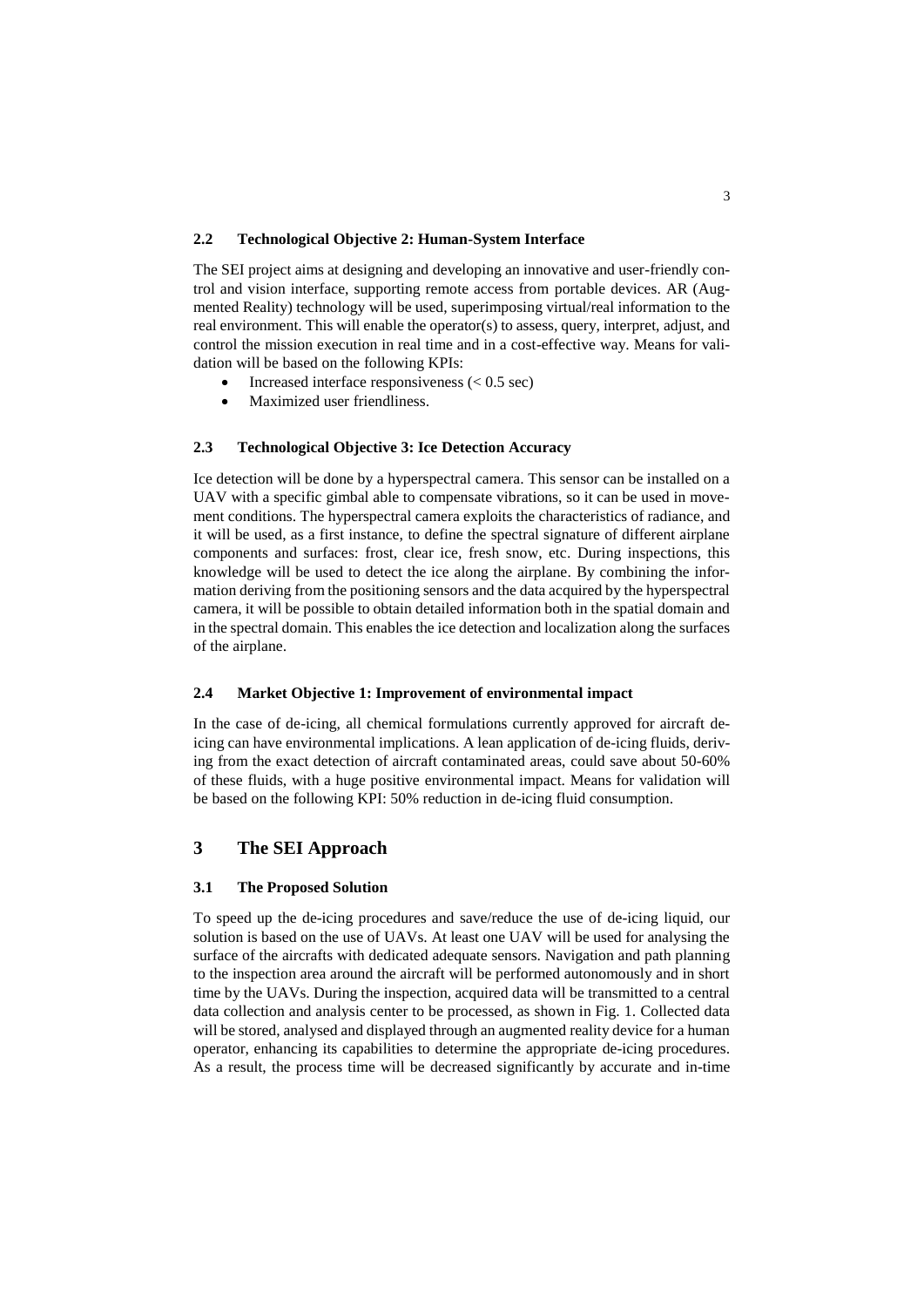human guidance to the UAVs. Furthermore, the human physical intervention will be reduced thus limiting the safety risks for its health or the physical challenges a de-icing worker is required to deal with.



Fig. 1. De-icing activities for general aviation: (left) path planning and target identification; (right) swarm configuration [2].

#### **3.2 End-User Involvement and Multidisciplinary Approach**

The end-user involved in the experimentation will simulate the application of the spot de-icing method supported by the UAV. It also endorsed this methodology, to be applied in its de-icing operations, and to be leveraged as international best practice. Since the beginning of the project, the end-user will be involved to assist R&D partners in deploying the methodology at the technical level. The project will therefore benefit from a multidisciplinary approach that will include de-icing operators, aircraft pilots, and de-icing trainers. The proposed patented method and system will be based on the following main 4 steps: (1) Request for de-icing operations, (2) Aircraft scanning, (3) Ice detection and (4) Feedback to the operator.

**Request for de-icing.** A human robot interface, based on a Graphical User Interface (GUI) installed on a PC, will be used to provide the request for inspection. Initially, at least one UAV will receive the request for inspection of an aircraft that is located in a given inspection area or target area. The request for inspection may also comprise information that identifies the position of the target area requested, providing coordinates or GNSS (Global Navigation Satellite System) position.

**Aircraft scanning.** Once the target area is reached, the UAV makes a survey of the aircraft autonomously, being in communication with a control unit, to identify the position of the aircraft and detect its shape. During this step, high precision is not required, and consequently a single UAV could make a scan, via a SLAM (Simultaneous Localization and Mapping) mechanism [1]. Once the approximate shape of the aircraft is known, the system can determine the path that the UAV should follow.